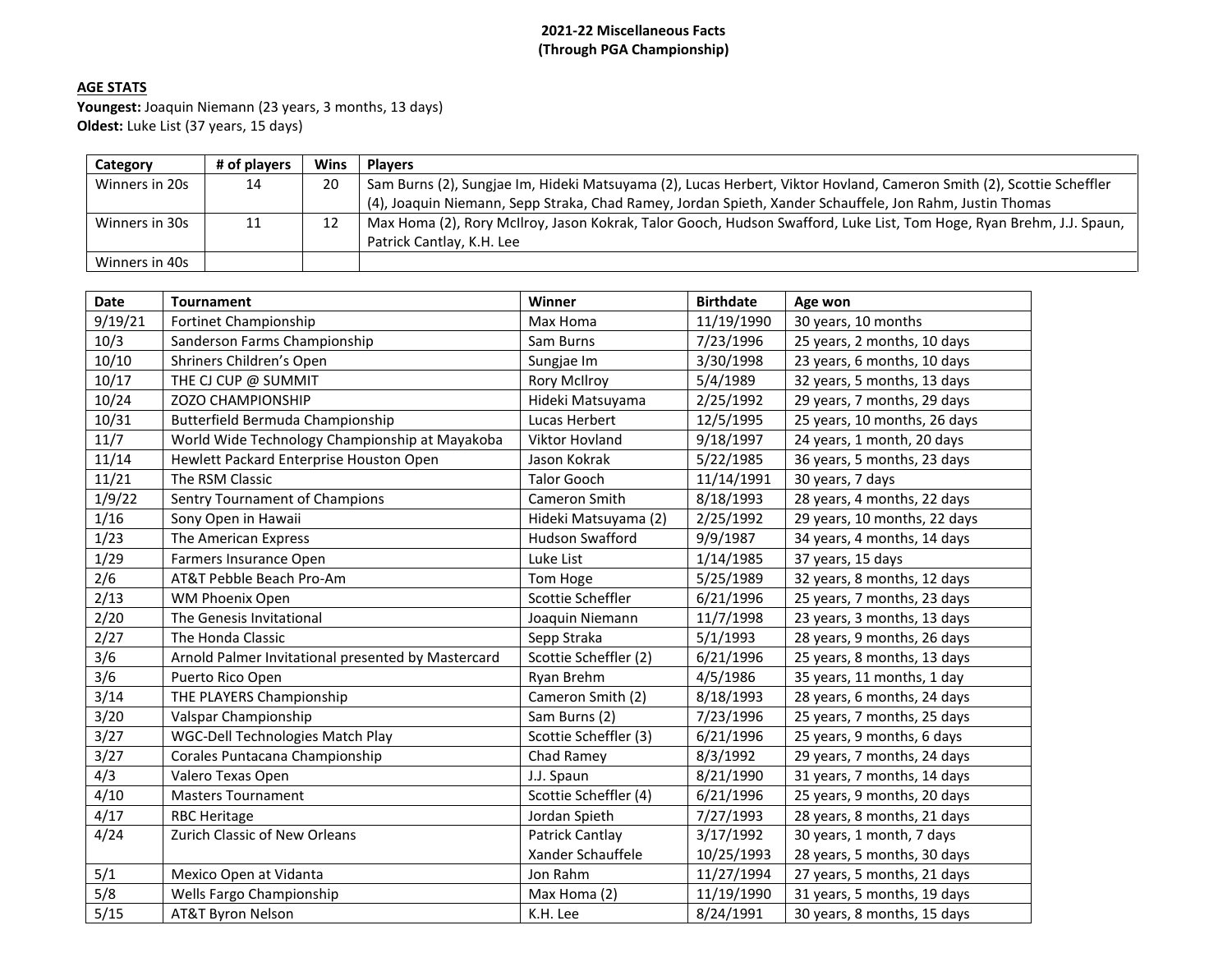# **EVENTS WITH SUSPENSIONS/DELAY OF PLAY**

| Date    | Event                              | <b>Details</b>                                                                                                              |
|---------|------------------------------------|-----------------------------------------------------------------------------------------------------------------------------|
| 10/8/21 | Shriners Children's Open           | Friday: The beginning of the second round was delayed five minutes due to darkness.                                         |
| 10/28   | Butterfield Bermuda Championship   | Thursday: Due to high winds and a rainstorm, round one was suspended at 12:38 p.m. and players were held in                 |
| 10/31   |                                    | place before resuming at 12:43 p.m., a delay of five minutes. The first round was suspended due to darkness at 6:34         |
|         |                                    | p.m. with 13 players remaining. The first round resumed at 8:15 a.m. Friday and was completed at 9:12 a.m. The              |
|         |                                    | second round began as scheduled at 7:35 a.m.                                                                                |
|         |                                    | Sunday: Due to the forecast, final round tee times were 7:45 – 9:57 a.m. off the first and $10^{th}$ tees. Due to inclement |
|         |                                    | weather, the fourth round was suspended at 12:07 p.m. and resumed at 12:18 p.m., a delay of 11 minutes.                     |
| 11/11   | Hewlett Packard Enterprise Houston | Thursday: Partly cloudy. High of 79. Wind NW 8-16 mph. Due to inclement weather, the start to the first round was           |
| 11/12   | Open                               | delayed 2 hours, 30 minutes and began at 9:10 a.m. CT. The first round was suspended due to darkness at 5:36 p.m.           |
| 11/13   |                                    | Friday: Sunny. High of 69. Wind N 6-12 mph. The first round resumed at 6:59 a.m. The second round began at 8:40             |
|         |                                    | a.m. Due to darkness, the second round was suspended for the day at 5:35 p.m. CT.                                           |
|         |                                    | Saturday: Sunny. High of 69. Wind N 6-12 mph. Round two resumed at 6:59 a.m. CT and was completed at 9:37 a.m.              |
|         |                                    | Round three tee times featured threesomes off split tees between 9:59 a.m. and 12 p.m.                                      |
| 2/10/22 | <b>WM Phoenix</b>                  | Thursday: Due to darkness, round one was suspended at 6:23 p.m. with eight players yet to complete the round.               |
|         |                                    | The first round resumed at 8 a.m. Friday and was completed at 8:32 a.m.                                                     |
| 2/24    | The Honda Classic                  | Thursday: Play was suspended due to darkness at 6:33 p.m. ET with three players left on the course. The first round         |
| 2/25    |                                    | resumed at 7:53 a.m. Friday and was completed at 8:05 a.m. Friday: Play was suspended due to darkness at 6:37               |
|         |                                    | p.m. ET with only Andrew Kozan (+2) left on the course (18 fairway). He was back in place at 6:50 a.m. Saturday to          |
|         |                                    | complete his round (6:59 a.m.).                                                                                             |
| 2/10    | THE PLAYERS Championship           | Thursday: The start of the first round was delayed one hour due to overnight rain and thunderstorms and began at            |
| 2/11    |                                    | 7:45 a.m. The first round was suspended at 11 a.m. due to dangerous weather in the area and resumed at 3:14 p.m.            |
| 2/12    |                                    | (4 hours, 14 minutes). Due to darkness, the first round was suspended for the day at 6:36 p.m. 69 of 72 players in          |
| 2/13    |                                    | the morning wave completed the first round Thursday (all but the group of Hank Lebioda, Henrik Norlander, Taylor            |
|         |                                    | Pendrith). 60 of 72 players in the afternoon wave began the first round Thursday (none completed). Friday: The first        |
|         |                                    | round resumed at 7:15 a.m. The morning wave completed the first round at 7:48 a.m. Due to unplayable course                 |
|         |                                    | conditions, the first round was suspended at 11:15 a.m. The second round was scheduled to begin at 11:20 a.m.               |
|         |                                    | Lightning later developed, causing a dangerous weather situation. At the time of suspension, 96 players had                 |
|         |                                    | completed the first round and 47 players were left to complete the round (Luke List withdrew due to a neck injury           |
|         |                                    | during the round Friday). Play did not resume Friday after the suspension of play at 11:15 a.m. and was called for the      |
|         |                                    | day at 3 p.m. Saturday: The first round resumed at noon and was completed at 2:01 p.m., 54 hours, 16 minutes after          |
|         |                                    | it began (55 hours, 16 minutes after it was scheduled to begin). It was announced Friday at 3 p.m. that play would          |
|         |                                    | not resume before 11 a.m. The second round began at noon ET. First wave of tee times: noon-2:01 p.m; second                 |
|         |                                    | wave: 5:10-7:11 p.m. Due to darkness, the second round was suspended at 6:29 p.m. ET. 48 of 71 players in the first         |
|         |                                    | wave completed the second round Saturday. 45 of 72 players in the second wave began the second round Saturday               |
|         |                                    | (none completed). Sunday: The second round resumed at 8:15 a.m. and was completed at 3:08 p.m. The third round              |
|         |                                    | began at 3:15 p.m. (starting times: 3:15-5:16 p.m. in threesomes off Nos. 1 and 10). Due to darkness, the third round       |
|         |                                    | was suspended at 7:32 p.m. with no players completing the round.                                                            |
| 4/7     | <b>Masters Tournament</b>          | Thursday: Due to thunderstorms, first-round starting times were delayed 30 minutes                                          |
| 5/6     | Wells Fargo Championship           | Friday: Due to weather, afternoon starting times were delayed 10 minutes.                                                   |
| 5/21    | PGA Championship                   | Saturday: Due to overnight thunderstorms, third-round starting times were delayed 37 minutes                                |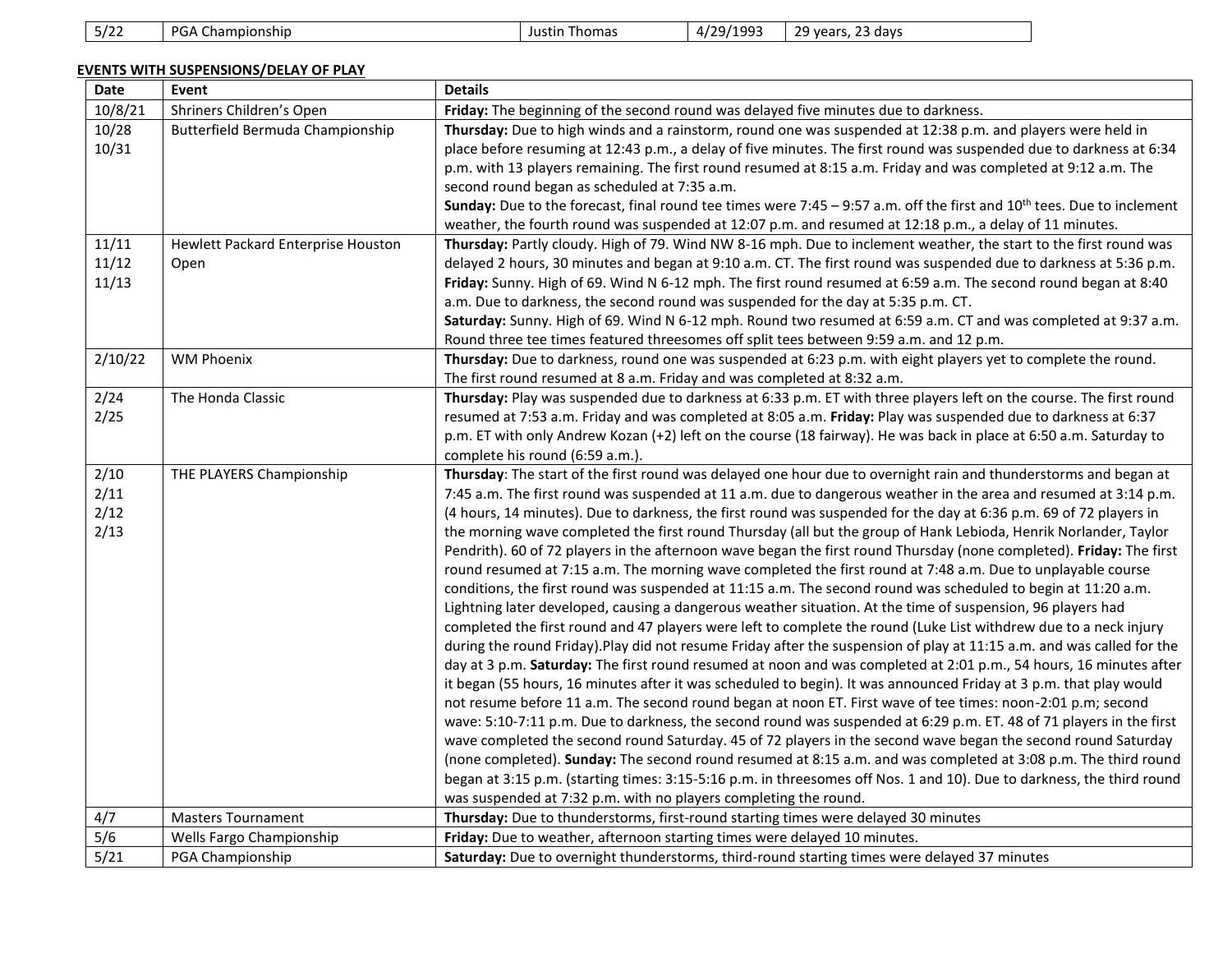## **EVENTS PLAYED WITH "PREFERRED LIES"**

# **Round(s) Tournament Details** 1-4 World Wide Technology Championship at Mayakoba Wet course conditions 1-2 Hewlett Packard Enterprise Houston Open Wet course conditions

- 1-2 Sentry Tournament of Champions Wet course conditions
- 1-2 THE PLAYERS Championship Wet course conditions
- 2-4 Wells Fargo Championship Wet course conditions

## **OVER-PAR CUTS**

#### **No. Tournament Details**

| $\mathbf{1}$ | Hewlett Packard Enterprise Houston Open            | 67 professionals at 1-over 141 from a field of 131 professionals and one amateur  |
|--------------|----------------------------------------------------|-----------------------------------------------------------------------------------|
|              | The Honda Classic                                  | 73 players at 2-over 142 from a field of 144 professionals                        |
|              | Arnold Palmer Invitational presented by Mastercard | 78 professionals at 3-over 147 from a field of 118 professionals and two amateurs |
| 4            | THE PLAYERS Championship                           | 71 players at 2-over 146 from a field of 144 professionals                        |
| 5.           | <b>Masters Tournament</b>                          | 52 professionals at 4-over 148 from a field of 84 professionals and six amateurs  |
| 6            | PGA Championship                                   | 79 players at 4-over 144 from a field of 156 professionals                        |

## **PUTTING STATS – 100 or Fewer Putts in a Single Tournament**

| <b>Player</b>          | <b>Tournament</b>                              | # of Putts |
|------------------------|------------------------------------------------|------------|
| Carlos Ortiz           | World Wide Technology Championship at Mayakoba | 96         |
| Denny McCarthy         | The American Express                           | 96         |
| Roger Sloan            | The American Express                           | 97         |
| Cameron Young          | Sanderson Farms Championship                   | 99         |
| Davis Riley            | Valspar Championship                           | 99         |
| Brandon Hagy           | Valspar Championship                           | 99         |
| <b>Scott Stallings</b> | Valspar Championship                           | 99         |
| <b>Troy Merritt</b>    | Valero Texas Open                              | 99         |
| <b>Brian Gay</b>       | Butterfield Bermuda Championship               | 100        |

## **FEDEXCUP POINTS LEADER WEEK-TO-WEEK**

| Week | Leader                     | <b>Points</b> | Second                   | <b>Points Behind</b> |
|------|----------------------------|---------------|--------------------------|----------------------|
| 1.   | Max Homa                   | 500           | Maverick McNealy         | 200                  |
| 2.   | Max Homa (tied for $1st$ ) | 500           | Sam Burns (tied for 1st) | 0                    |
| 3.   | Sam Burns                  | 551           | Sungjae Im               | 27                   |
| 4.   | Sam Burns                  | 647           | Sungjae Im               | 53                   |
| 5.   | Sam Burns                  | 647           | Sungjae Im               | 53                   |
| 6.   | Sam Burns                  | 647           | Sungjae Im               | 53                   |
| 7.   | Sam Burns                  | 647           | Sungjae Im               | 53                   |
| 8.   | Sam Burns                  | 730           | Sungjae Im               | 95                   |
| 9.   | Talor Gooch                | 852           | Sam Burns                | 122                  |
| 10.  | Talor Gooch                | 904           | Sam Burns                | 128                  |
| 11.  | Hideki Matsuyama           | 1,153         | <b>Talor Gooch</b>       | 223                  |
| 12.  | Hideki Matsuyama           | 1,153         | <b>Talor Gooch</b>       | 223                  |
| 13.  | Hideki Matsuyama           | 1,178         | <b>Talor Gooch</b>       | 207                  |
| 14.  | Hideki Matsuyama           | 1,178         | Tom Hoge                 | 113                  |
| 15.  | Hideki Matsuyama           | 1,261         | Tom Hoge                 | 145                  |
| 16.  | Hideki Matsuyama           | 1,276         | Tom Hoge                 | 160                  |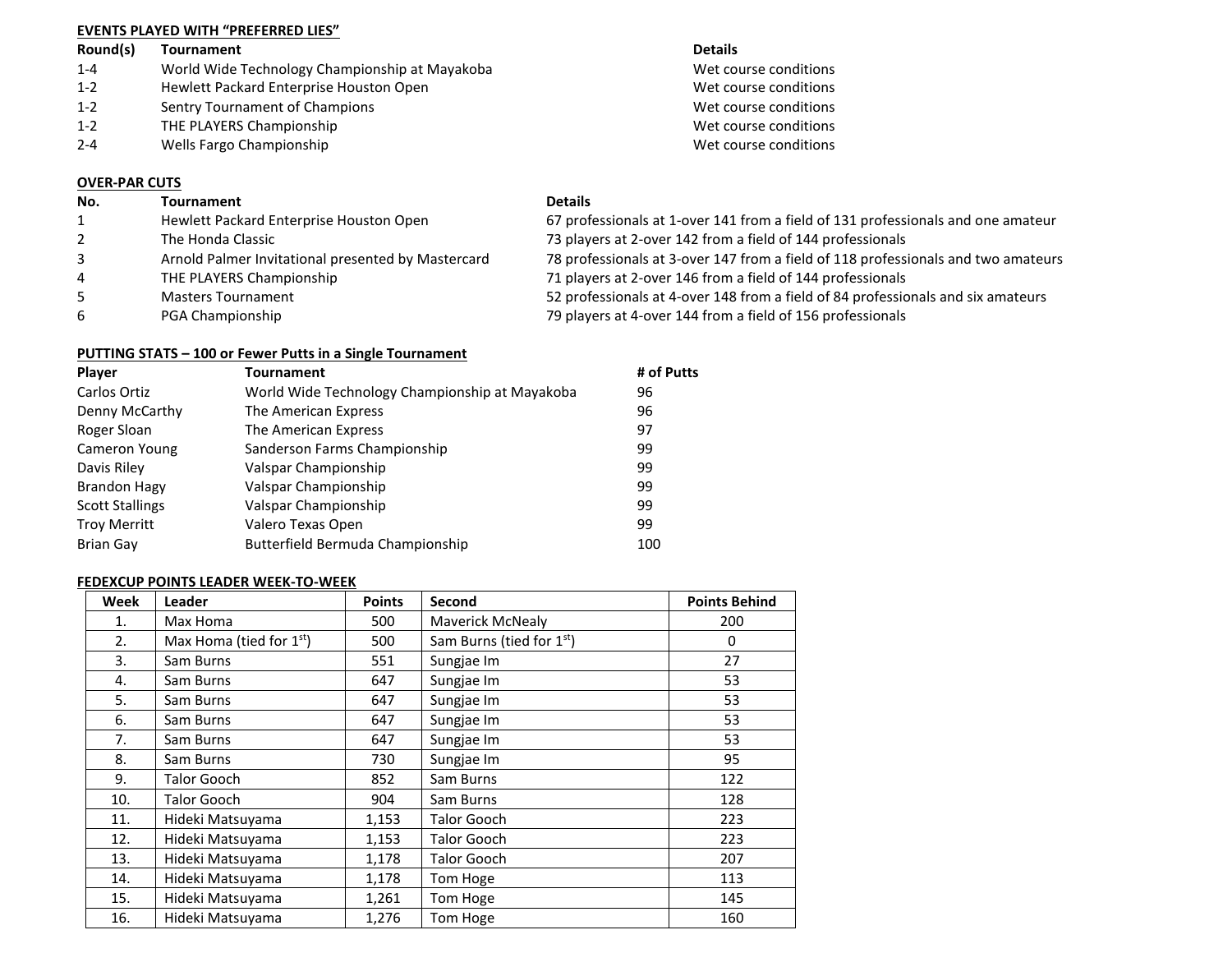| 17. | Hideki Matsuyama  | 1,276 | Tom Hoge         | 160   |
|-----|-------------------|-------|------------------|-------|
| 18. | Scottie Scheffler | 1,614 | Hideki Matsuyama | 293   |
| 19. | Scottie Scheffler | 1,620 | Cameron Smith    | 266   |
| 20. | Scottie Scheffler | 1,620 | Sam Burns        | 230   |
| 21. | Scottie Scheffler | 2,170 | Sam Burns        | 780   |
| 22. | Scottie Scheffler | 2,170 | Sam Burns        | 780   |
| 23. | Scottie Scheffler | 2,770 | Cameron Smith    | 1,236 |
| 24. | Scottie Scheffler | 2,770 | Cameron Smith    | 1,236 |
| 25. | Scottie Scheffler | 2,788 | Sam Burns        | 1,236 |
| 26. | Scottie Scheffler | 2,788 | Sam Burns        | 1,236 |
| 27. | Scottie Scheffler | 2,788 | Sam Burns        | 1,236 |
| 28. | Scottie Scheffler | 2,842 | Sam Burns        | 1,290 |
| 29. | Scottie Scheffler | 2,842 | Cameron Smith    | 1,239 |

# **PGA TOUR OFFICIAL MONEY LIST LEADER WEEK-TO-WEEK**

| Player              | <b>Tournaments at No. 1</b>                                                   | Weeks at No. 1 |
|---------------------|-------------------------------------------------------------------------------|----------------|
| Max Homa            | Fortinet Championship - Sanderson Farms Championship*                         | 2 weeks        |
| Sam Burns           | Sanderson Farms Championship* - Shriners Children's Open                      | 2 weeks        |
| <b>Rory McIlroy</b> | THE CJ CUP @ SUMMIT                                                           | 1 week         |
| Hideki Matsuyama    | ZOZO CHAMPIONSHIP - Hewlett Packard Enterprise Houston Open                   | 4 weeks        |
| <b>Talor Gooch</b>  | The RSM Classic - Sentry Tournament of Champions                              | 2 weeks        |
| Hideki Matsuyama    | Sony Open in Hawaii - The Honda Classic                                       | 7 weeks        |
| Scottie Scheffler   | Arnold Palmer Invitational presented by Mastercard - THE PLAYERS Championship | 1 week         |
| Cameron Smith       | THE PLAYERS Championship - Valspar Championship                               | 2 weeks        |
| Scottie Scheffler   | WGC-Dell Technologies Match Play -                                            | 9 weeks        |

*\*Burns and Homa were tied following the Sanderson Farms Championship.*

# **DEFENDING CHAMPION RESULTS**

| <b>Tournament</b>                              | Player                | Result          |
|------------------------------------------------|-----------------------|-----------------|
| Fortinet Championship                          | <b>Stewart Cink</b>   | <b>DNP</b>      |
| Sanderson Farms Championship                   | Sergio Garcia         | MC.             |
| Shriners Children's Open                       | <b>Martin Laird</b>   | T11             |
| THE CJ CUP @ SUMMIT                            | Jason Kokrak          | <b>T54</b>      |
| <b>ZOZO CHAMPIONSHIP</b>                       | Patrick Cantlay       | <b>DNP</b>      |
| Butterfield Bermuda Championship               | <b>Brian Gay</b>      | T <sub>12</sub> |
| World Wide Technology Championship at Mayakoba | <b>Viktor Hovland</b> | Won             |
| Hewlett Packard Enterprise Houston Open        | Carlos Ortiz          | <b>DNP</b>      |
| The RSM Classic                                | <b>Robert Streb</b>   | MC.             |
| Sentry Tournament of Champions                 | Harris English        | T30             |
| Sony Open in Hawaii                            | Kevin Na              | T <sub>20</sub> |
| The American Express                           | Si Woo Kim            | T11             |
| Farmers Insurance Open                         | <b>Patrick Reed</b>   | T46             |
| AT&T Pebble Beach Pro-Am                       | Daniel Berger         | <b>DNP</b>      |
| WM Phoenix Open                                | Brooks Koepka         | T <sub>3</sub>  |
| The Genesis Invitational                       | Max Homa              | T <sub>10</sub> |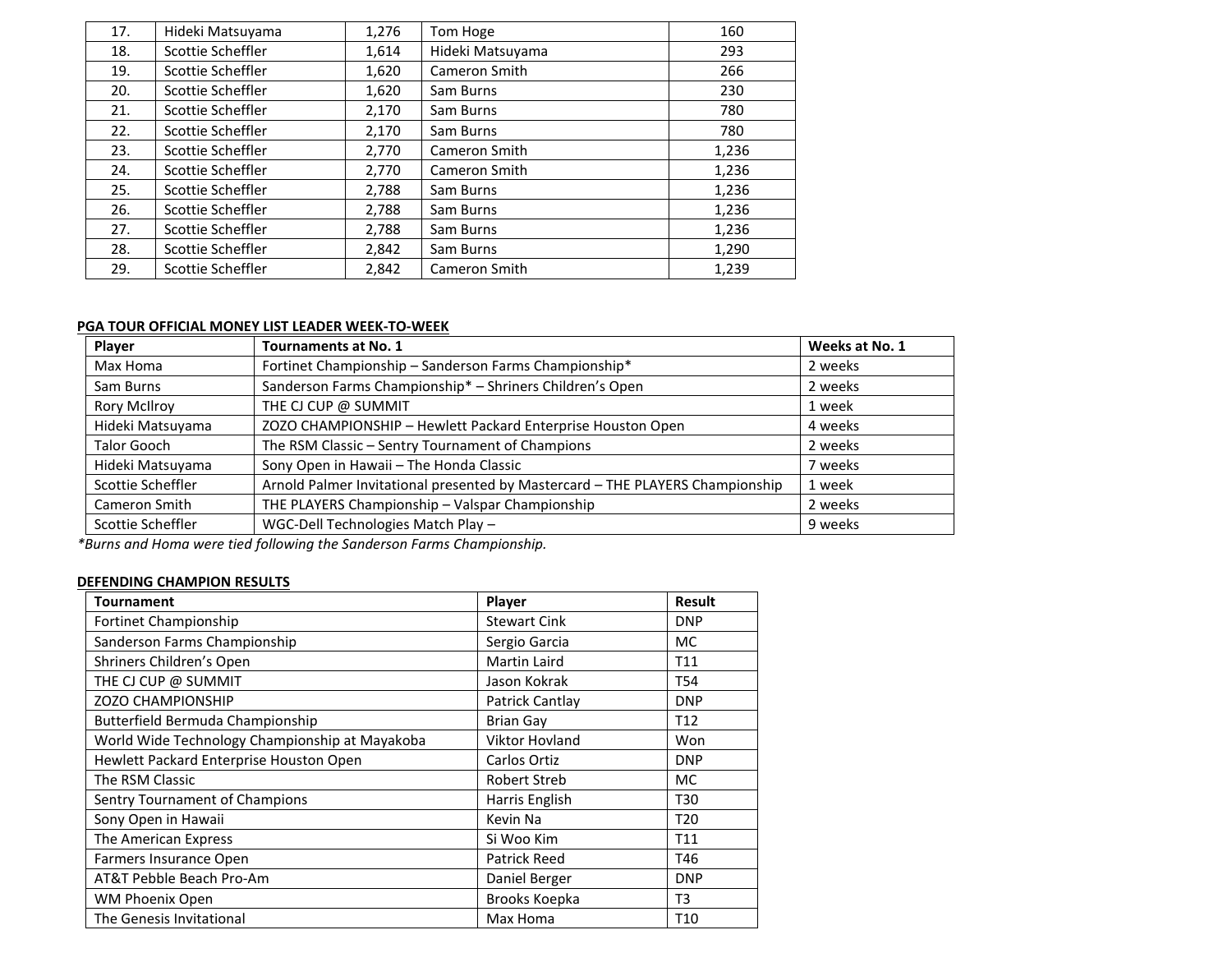| The Honda Classic                                  | Matt Jones            | <b>MC</b>       |
|----------------------------------------------------|-----------------------|-----------------|
| Arnold Palmer Invitational presented by Mastercard | Bryson DeChambeau     | <b>DNP</b>      |
| Puerto Rico Open                                   | <b>Branden Grace</b>  | <b>DNP</b>      |
| THE PLAYERS Championship                           | Justin Thomas         | T33             |
| Valspar Championship                               | Sam Burns             | Won             |
| <b>WGC-Dell Technologies Match Play</b>            | <b>Billy Horschel</b> | T9              |
| Corales Puntacana Championship                     | Joel Dahmen           | <b>WD</b>       |
| Valero Texas Open                                  | Jordan Spieth         | <b>T35</b>      |
| <b>Masters Tournament</b>                          | Hideki Matsuyama      | T <sub>14</sub> |
| <b>RBC Heritage</b>                                | <b>Stewart Cink</b>   | 68              |
| Zurich Classic of New Orleans                      | Marc Leishman/        | T <sub>21</sub> |
|                                                    | <b>Cameron Smith</b>  |                 |
| Mexico Open at Vidanta                             | New event             | ٠               |
| Wells Fargo Championship                           | <b>Rory McIlroy</b>   | 5 <sup>th</sup> |
| <b>AT&amp;T Byron Nelson</b>                       | K.H. Lee              | Won             |
| PGA Championship                                   | Phil Mickelson        | <b>DNP</b>      |

# **ROUND BY ROUND LEADERS (score/to par/lead)**

| <b>Tournament</b>                       | Round 1               | Round 2                 | Round 3                 | Round 4               |
|-----------------------------------------|-----------------------|-------------------------|-------------------------|-----------------------|
| Fortinet Championship                   | Chez Reavie           | <b>Maverick McNealy</b> | Jim Knous               | Max Homa              |
|                                         | $(65/-7/+1)$          | $(-12/+2)$              | <b>Maverick McNealy</b> | $(-19/1)$             |
|                                         |                       |                         | $(-14)$                 |                       |
| Sanderson Farms Championship            | Sahith Theegala       | Sahith Theegala         | Sahith Theegala         | Sam Burns             |
|                                         | $(64/-8/+1)$          | Will Zalatoris          | $(-18/1)$               | $(-22/+1)$            |
|                                         |                       | Nick Watney             |                         |                       |
|                                         |                       | $(-13)$                 |                         |                       |
| Shriners Children's Open                | Sung Kang             | Sungjae Im              | Adam Schenk             | Sungjae Im            |
|                                         | $(61/-10/+2)$         | Chad Ramey              | $(-18/ + 1)$            | $(-24/+4)$            |
|                                         |                       | $(-14)$                 |                         |                       |
| THE CJ CUP @ SUMMIT                     | <b>Robert Streb</b>   | Keith Mitchell          | <b>Rickie Fowler</b>    | <b>Rory McIlroy</b>   |
|                                         | $(61/-11/+1)$         | $(-18/ + 5)$            | $(-21/+2)$              | $(-25/ + 1)$          |
| <b>ZOZO CHAMPIONSHIP</b>                | Hiroshi Iwata         | Hideki Matsuyama        | Hideki Matsuyama        | Hideki Matsuyama      |
|                                         | $(63/-7/+1)$          | (-8/+1)                 | $(-10/+1)$              | $(-15/ + 5)$          |
| Butterfield Bermuda Championship        | <b>Brandon Hagy</b>   | <b>Taylor Pendrith</b>  | <b>Taylor Pendrith</b>  | Lucas Herbert         |
|                                         | Chad Ramey            | $(-11/+1)$              | $(-17/+3)$              | $(-15/+1)$            |
|                                         | $(65/-6)$             |                         |                         |                       |
| World Wide Technology Championship at   | Matthew Wolff         | <b>Matthew Wolff</b>    | <b>Viktor Hovland</b>   | <b>Viktor Hovland</b> |
| Mayakoba                                | $(61/-10/+2)$         | $(-13/+2)$              | $(-19/+2)$              | $(-23/+4)$            |
| Hewlett Packard Enterprise Houston Open | <b>Russell Henley</b> | <b>Martin Trainer</b>   | Scottie Scheffler       | Jason Kokrak          |
|                                         | <b>Talor Gooch</b>    | $(-10/+1)$              | $(-7/ + 1)$             | $(-10/+2)$            |
|                                         | Marc Leishman         |                         |                         |                       |
|                                         | Luke List             |                         |                         |                       |
|                                         | <b>Martin Trainer</b> |                         |                         |                       |
|                                         | $(67/-5)$             |                         |                         |                       |
| The RSM Classic                         | Sebastian Munoz       | <b>Talor Gooch</b>      | <b>Talor Gooch</b>      | <b>Talor Gooch</b>    |
|                                         | $(60/-10/+1)$         | $(-13/+1)$              | $(-16/ + 3)$            | $(-22/+3)$            |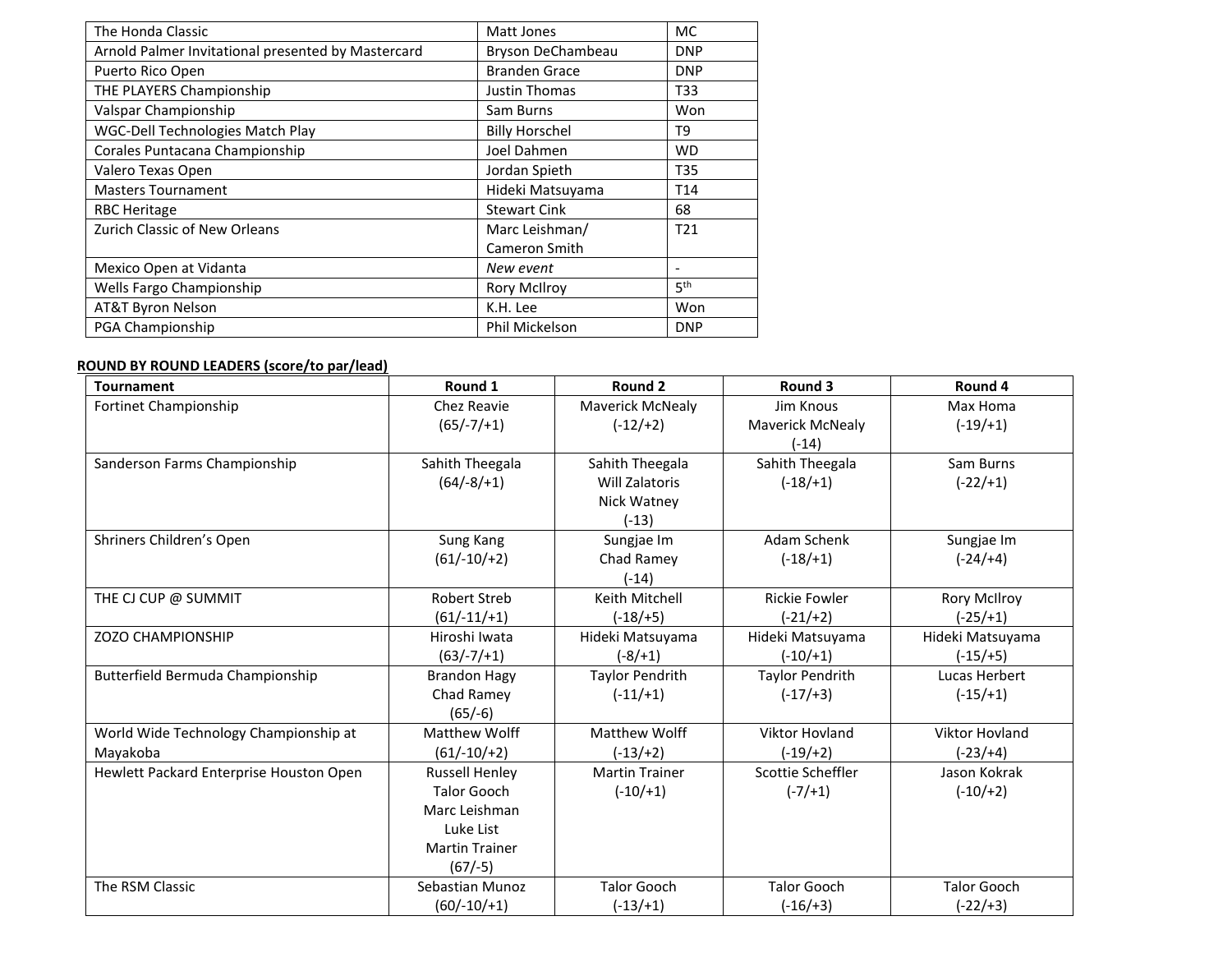| Sentry Tournament of Champions          | Cameron Smith<br>$(65/-8/+1)$ | Cameron Smith<br>$(-17/+3)$      | Cameron Smith<br>Jon Rahm | Cameron Smith          |
|-----------------------------------------|-------------------------------|----------------------------------|---------------------------|------------------------|
|                                         |                               |                                  | $(-26)$                   | $(-34/+1)$             |
| Sony Open in Hawaii                     | Kevin Na                      | <b>Russell Henley</b>            | <b>Russell Henley</b>     | Hideki Matsuyama       |
|                                         | $(61/-9/+1)$                  | $(-15/ + 3)$                     | $(-18/ + 2)$              | (-23/playoff)          |
| The American Express                    | Patrick Cantlay               | Patrick Cantlay                  | Lee Hodges                | <b>Hudson Swafford</b> |
|                                         | Lee Hodges                    | $(-14/+1)$                       | Paul Barjon               | $(-23/+2)$             |
|                                         | $(62/-10)$                    |                                  | $(-18)$                   |                        |
| Farmers Insurance Open                  | <b>Billy Horschel</b>         | Adam Schenk                      | <b>Will Zalatoris</b>     | Luke List              |
|                                         | $(63/-9/+1)$                  | Jon Rahm                         | Jason Day                 | (-15/playoff)          |
|                                         |                               | <b>Justin Thomas</b><br>$(-13)$  | $(-14)$                   |                        |
| AT&T Pebble Beach Pro-Am                | Tom Hoge                      | Seamus Power                     | Andrew Putnam             | Tom Hoge               |
|                                         | $(63/-9/+1/PB)$               | $(-16/+5/SH/PB)$                 | Tom Hoge                  | $(-19/ + 2)$           |
|                                         |                               |                                  | <b>Beau Hossler</b>       |                        |
|                                         |                               |                                  | $(-15)$                   |                        |
| WM Phoenix Open                         | K.H. Lee                      | Sahith Theegala                  | Sahith Theegala           | Scottie Scheffler      |
|                                         | $(65/-6/+1)$                  | $(-12/+2)$                       | $(-14/ + 1)$              | (-16/playoff)          |
| The Genesis Invitational                | Joaquin Niemann               | Joaquin Niemann                  | Joaquin Niemann           | Joaquin Niemann        |
|                                         | $(63/-8/+1)$                  | $(-16/ + 2)$                     | $(-19/ + 3)$              | $(-19/ + 2)$           |
| The Honda Classic                       | Kurt Kitayama                 | Daniel Berger                    | Daniel Berger             | Sepp Straka            |
|                                         | $(64/-6/+1)$                  | $(-10/+3)$                       | $(-11/+5)$                | $(-10/+1)$             |
| Arnold Palmer Invitational presented by | <b>Rory McIlroy</b>           | Viktor Hovland                   | <b>Billy Horschel</b>     | Scottie Scheffler      |
| Mastercard                              | $(65/-7/+2)$                  | $(-9/+2)$                        | <b>Talor Gooch</b>        | $(-5/ + 1)$            |
|                                         |                               |                                  | $(-7)$                    |                        |
| Puerto Rico Open                        | Michael Kim                   | Ryan Brehm                       | Ryan Brehm                | Ryan Brehm             |
|                                         | Chase Seiffert                | $(-11/+1)$                       | $(-15/ + 3)$              | $(-20/+6)$             |
|                                         | $(65/-7)$                     |                                  |                           |                        |
| THE PLAYERS Championship                | <b>Tommy Fleetwood</b>        | Sam Burns                        | Anirban Lahiri            | Cameron Smith          |
|                                         | Tom Hoge                      | Tom Hoge                         | $(-9/+1)$                 | $(-13/+1)$             |
|                                         | $(66/-6)$                     | $(-7)$<br><b>Matthew NeSmith</b> | Davis Riley               | Sam Burns              |
| Valspar Championship                    | Jhonattan Vegas<br>Sam Burns  | $(-14/ + 2)$                     | $(-18/ + 2)$              | $(-17$ /playoff)       |
|                                         | Adam Hadwin                   |                                  |                           |                        |
|                                         | David Lipsky                  |                                  |                           |                        |
|                                         | $(64/-7)$                     |                                  |                           |                        |
| Corales Puntacana Championship          | <b>Ben Martin</b>             | <b>Ben Martin</b>                | <b>Ben Martin</b>         | Chad Ramey             |
|                                         | $(66/-6/+1)$                  | $(-12/+2)$                       | $(-14/+2)$                | $(-17/ + 1)$           |
| Valero Texas Open                       | <b>Russell Knox</b>           | Ryan Palmer                      | Dylan Frittelli           | J.J. Spaun             |
|                                         | $(65/-7/+1)$                  | $(-10/+2)$                       | <b>Beau Hossler</b>       | $(-13/+2)$             |
|                                         |                               |                                  | <b>Brandt Snedeker</b>    |                        |
|                                         |                               |                                  | J.J. Spaun                |                        |
|                                         |                               |                                  | $(-10)$                   |                        |
| <b>Masters Tournament</b>               | Sungjae Im                    | Scottie Scheffler                | Scottie Scheffler         | Scottie Scheffler      |
|                                         | $(67/-5/+1)$                  | $(-8/ + 5)$                      | $(-9/+3)$                 | $(-10/+3)$             |
| <b>RBC Heritage</b>                     | Cameron Young                 | Patrick Cantlay                  | Harold Varner III         | Jordan Spieth          |
|                                         | $(63/-8/+2)$                  | $(-9/+2)$                        | $(-11/+1)$                | (-13/playoff)          |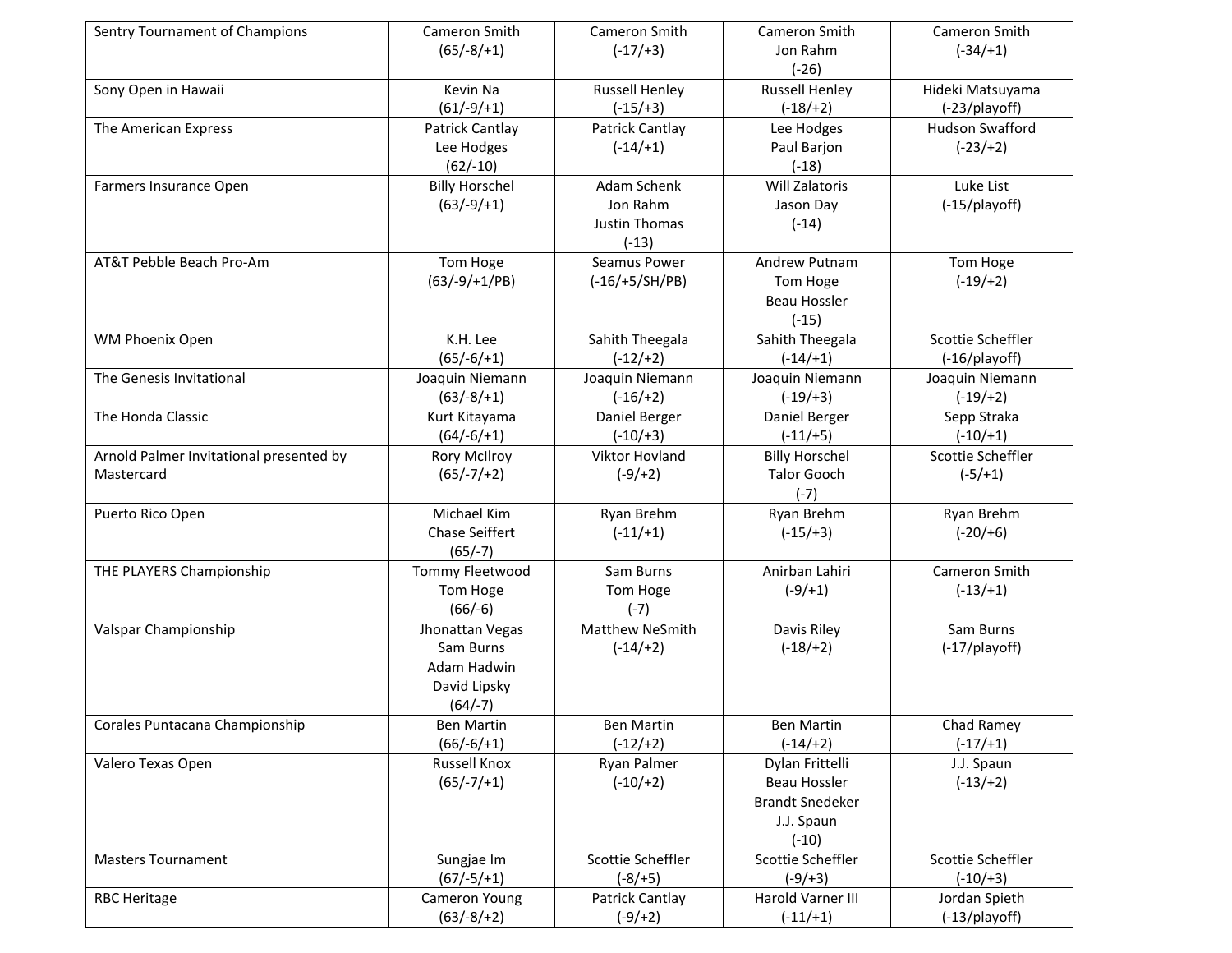| Zurich Classic of New Orleans | Patrick Cantlay/     | Patrick Cantlay/      | Patrick Cantlay/  | Patrick Cantlay/  |  |
|-------------------------------|----------------------|-----------------------|-------------------|-------------------|--|
|                               | Xander Schauffele    | Xander Schauffele     | Xander Schauffele | Xander Schauffele |  |
|                               | $(59/-13/+1)$        | $(-17/+1)$            | $(-29/+5)$        | $(-29/+2)$        |  |
| Mexico Open at Vidanta        | Jonathan Byrd        | Jon Rahm              | Jon Rahm          | Jon Rahm          |  |
|                               | Jon Rahm             | $(-12/+2)$            | $(-15/+2)$        | $(-17/+1)$        |  |
|                               | Brendon Todd         |                       |                   |                   |  |
|                               | <b>Trey Mullinax</b> |                       |                   |                   |  |
|                               | <b>Bryson Nimmer</b> |                       |                   |                   |  |
|                               | Kurt Kitayama        |                       |                   |                   |  |
|                               | $(64/-7)$            |                       |                   |                   |  |
| Wells Fargo Championship      | Jason Day            | Jason Day             | Keegan Bradley    | Max Homa          |  |
|                               | $(63/-7/+1)$         | (-10/+3)              | (-8/+2)           | $(-8/ + 2)$       |  |
| AT&T Byron Nelson             | Sebastian Munoz      | Ryan Palmer           | Sebastian Munoz   | K.H. Lee          |  |
|                               | $(60/-12/+4)$        | David Skinns          | $(-21/+1)$        | $(-26/ + 1)$      |  |
|                               |                      | Sebastian Munoz       |                   |                   |  |
|                               |                      | (-15)                 |                   |                   |  |
| PGA Championship              | <b>Rory McIlroy</b>  | <b>Will Zalatoris</b> | Mito Pereira      | Justin Thomas     |  |
|                               | $(65/-5/+1)$         | $(-9/ + 1)$           | $(-9/+3)$         | (-5/playoff)      |  |

## **First-round leaders/co-leaders who have gone on to win (5/29 stroke-play events):**

Cameron Smith (Sentry Tournament of Champions) Tom Hoge (AT&T Pebble Beach Pro-Am) Joaquin Niemann (The Genesis Invitational) Sam Burns (Valspar Championship) \*Patrick Cantlay/Xander Schauffele (Zurich Classic of New Orleans/team event) Jon Rahm (Mexico Open at Vidanta)

### **Second-round leaders/co-leaders who have gone on to win (8/29 stroke-play events):**

Sungjae Im (Shriners Children's Open) Hideki Matsuyama (ZOZO CHAMPIONSHIP) Talor Gooch (The RSM Classic) Cameron Smith (Sentry Tournament of Champions) Joaquin Niemann (The Genesis Invitational) Ryan Brehm (Puerto Rico Open) Scottie Scheffler (Masters Tournament) \*Patrick Cantlay/Xander Schauffele (Zurich Classic of New Orleans/team event) Jon Rahm (Mexico Open at Vidanta)

### **Third-round leaders/co-leaders who have gone on to win (10/29 stroke-play events):**

Hideki Matsuyama (ZOZO CHAMPIONSHIP) Viktor Hovland (World Wide Technology Championship at Mayakoba) Talor Gooch (The RSM Classic) Cameron Smith (Sentry Tournament of Champions) Tom Hoge (AT&T Pebble Beach Pro-Am) Joaquin Niemann (The Genesis Invitational) Ryan Brehm (Puerto Rico Open) J.J. Spaun (Valero Texas Open)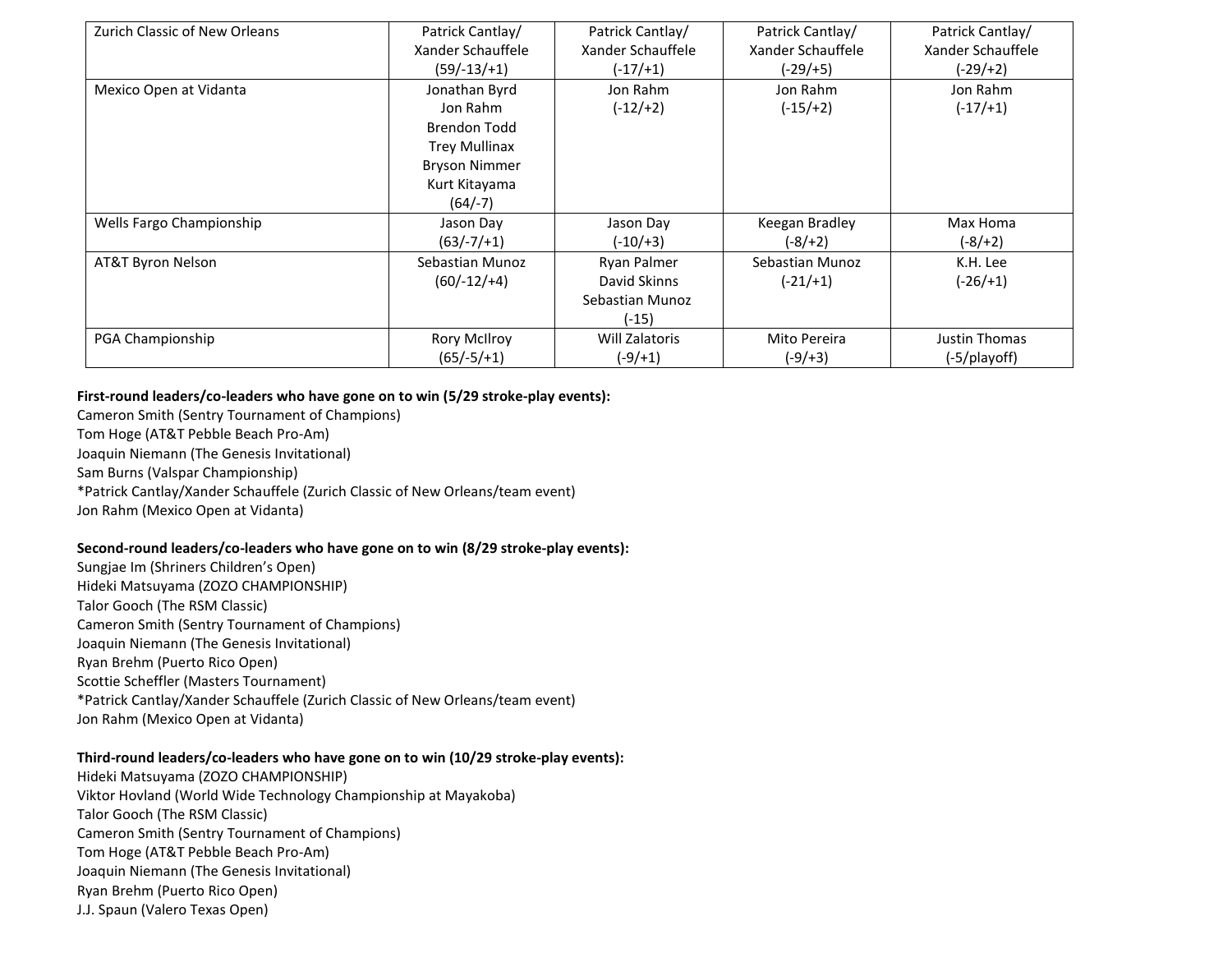# Scottie Scheffler (Masters Tournament) \*Patrick Cantlay/Xander Schauffele (Zurich Classic of New Orleans/team event) Jon Rahm (Mexico Open at Vidanta)

#### **WINNER'S SCORES**

| <b>Tournament</b>                                  | Champion                              | <b>Scores</b>                   | <b>Margin</b> |
|----------------------------------------------------|---------------------------------------|---------------------------------|---------------|
| Fortinet Championship                              | Max Homa                              | 67-72-65-65-269 (-19)           | 1 stroke      |
| Sanderson Farms Championship                       | Sam Burns                             | $68-66-65-67-266$ (-22)         | 1 stroke      |
| Shriners Children's Open                           | Sungjae Im                            | 63-65-70-62-260 (-24)           | 4 strokes     |
| THE CJ CUP @ SUMMIT                                | <b>Rory McIlroy</b>                   | 68-67-62-66-263 (-25)           | 1 stroke      |
| ZOZO CHAMPIONSHIP                                  | Hideki Matsuyama                      | $64 - 68 - 68 - 65 - 265$ (-15) | 5 strokes     |
| Butterfield Bermuda Championship                   | Lucas Herbert                         | 70-65-65-69-269 (-15)           | 1 stroke      |
| World Wide Technology Championship at Mayakoba     | <b>Viktor Hovland</b>                 | $67 - 65 - 62 - 67 - 261$ (-23) | 4 strokes     |
| Hewlett Packard Enterprise Houston Open            | Jason Kokrak                          | 68-71-66-65-270 (-10)           | 2 strokes     |
| The RSM Classic                                    | <b>Talor Gooch</b>                    | 64-65-67-64-260 (-22)           | 3 strokes     |
| Sentry Tournament of Champions                     | Cameron Smith                         | $65 - 64 - 64 - 65 - 258$ (-34) | 1 stroke      |
| Sony Open in Hawaii                                | Hideki Matsuyama (2)                  | $66 - 65 - 63 - 63 - 257$ (-23) | Playoff       |
| The American Express                               | <b>Hudson Swafford</b>                | 70-65-66-64-265 (-23)           | 2 strokes     |
| Farmers Insurance Open                             | Luke List                             | 67-68-72-66-273 (-15)           | Playoff       |
| AT&T Pebble Beach Pro-Am                           | Tom Hoge                              | 63-69-68-68-268 (-19)           | 2 strokes     |
| WM Phoenix Open                                    | Scottie Scheffler                     | $68-71-62-67-268$ (-16)         | Playoff       |
| The Genesis Invitational                           | Joaquin Niemann                       | $63-63-68-71-265$ (-19)         | 2 strokes     |
| The Honda Classic                                  | Sepp Straka                           | 71-64-69-66-270 (-10)           | 1 stroke      |
| Arnold Palmer Invitational presented by Mastercard | Scottie Scheffler (2)                 | $70-73-68-72-283$ (-5)          | 1 stroke      |
| Puerto Rico Open                                   | Ryan Brehm                            | 66-67-68-67-268 (-20)           | 6 strokes     |
| THE PLAYERS Championship                           | Cameron Smith (2)                     | 69-71-69-66-275 (-13)           | 1 stroke      |
| Valspar Championship                               | Sam Burns (2)                         | $64-67-67-69-267$ (-17)         | Playoff       |
| <b>WGC-Dell Technologies Match Play</b>            | Scottie Scheffler (3)                 | N/A                             | N/A           |
| Corales Puntacana Championship                     | Chad Ramey                            | 70-65-69-67-271 (-17)           | 1 stroke      |
| Valero Texas Open                                  | J.J. Spaun                            | $67 - 70 - 69 - 69 - 275$ (-13) | 2 strokes     |
| <b>Masters Tournament</b>                          | Scottie Scheffler (4)                 | 69-67-71-71-278 (-10)           | 3 strokes     |
| <b>RBC Heritage</b>                                | Jordan Spieth                         | 69-68-68-66-271 (-13)           | Playoff       |
| Zurich Classic of New Orleans                      | Patrick Cantlay/<br>Xander Schauffele | 59-68-60-72-259 (-29)           | 2 strokes     |
| Mexico Open at Vidanta                             | Jon Rahm                              | $64-66-68-69-267$ (-17)         | 1 stroke      |
| Wells Fargo Championship                           | Max Homa (2)                          | $67-66-71-68-272$ (-8)          | 2 strokes     |
| <b>AT&amp;T Byron Nelson</b>                       | K.H. Lee                              | $64-68-67-63-262$ (-26)         | 1 stroke      |
| PGA Championship                                   | <b>Justin Thomas</b>                  | $67-67-74-67-275$ (-5)          | Playoff       |

# **PLAYOFFS (6)**

Sony Open in Hawaii – Hideki Matsuyama defeated Russell Henley with an eagle-3 on the first playoff hole (No. 18) Farmers Insurance Open – Luke List defeated Will Zalatoris with a birdie-4 on the first playoff hole (No. 18) WM Phoenix Open – Scottie Scheffler defeated Patrick Cantlay with a birdie-3 on the third playoff hole (No. 18) Valspar Championship – Sam Burns defeated Davis Riley with a birdie-3 on the second playoff hole (No. 16) RBC Heritage – Jordan Spieth defeated Patrick Cantlay with a par-4 on the first playoff hole (No. 18) PGA Championship – Justin Thomas (2-under) defeated Will Zalatoris (1-under) in a 3-hole aggregate playoff (Nos. 13, 17, 18)